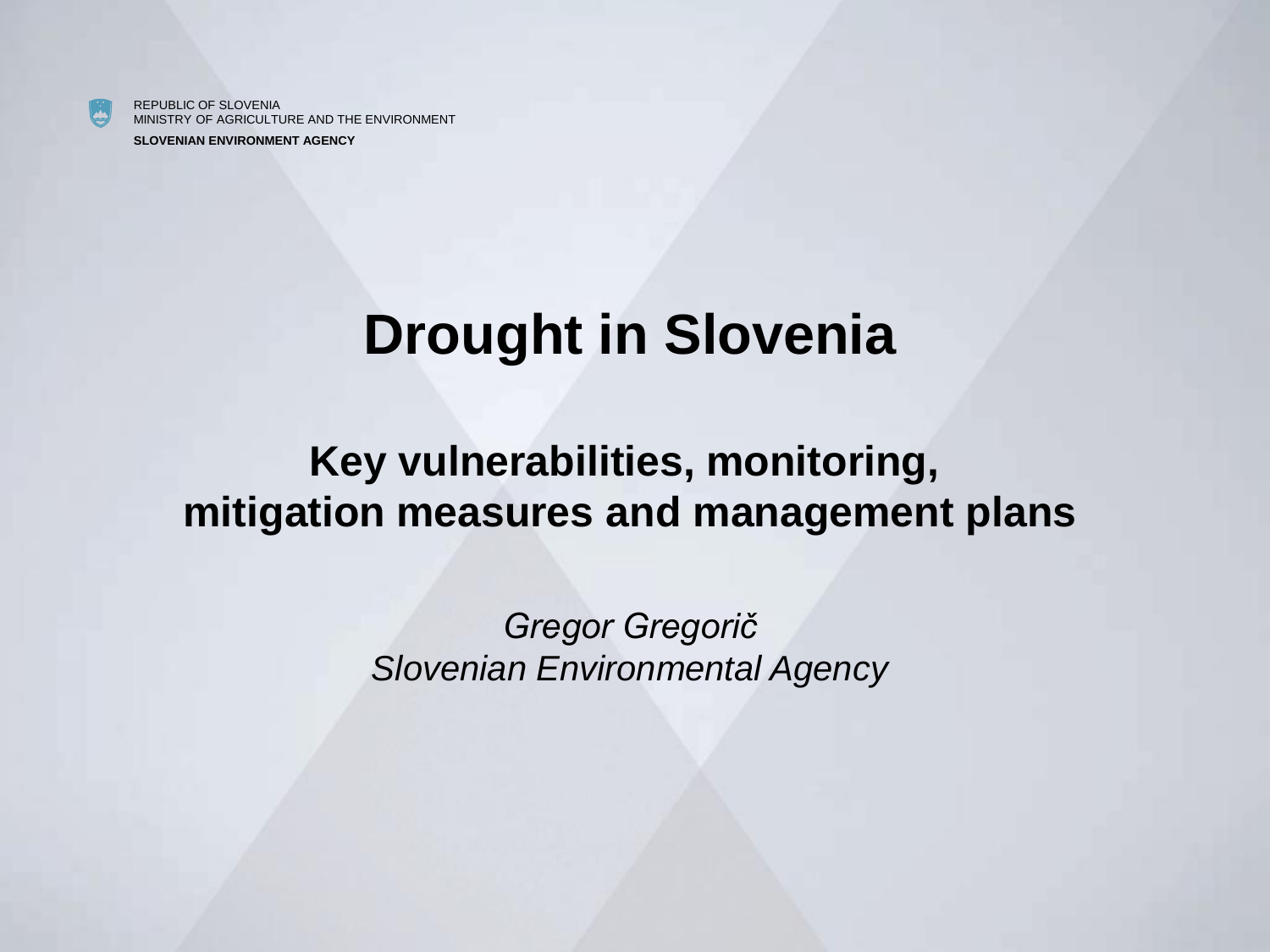**SLOVENIAN ENVIRONMENT AGENCY**



### Key vulnerabilities

Slovenia is one of the "wettest" areas in Europe; Yearly precipitation is between 800mm (east) to over 3000 mm (north-west)

However, due to general dependence on rainfed conditions, agriculture is vulnerable to short and intense summer droughts



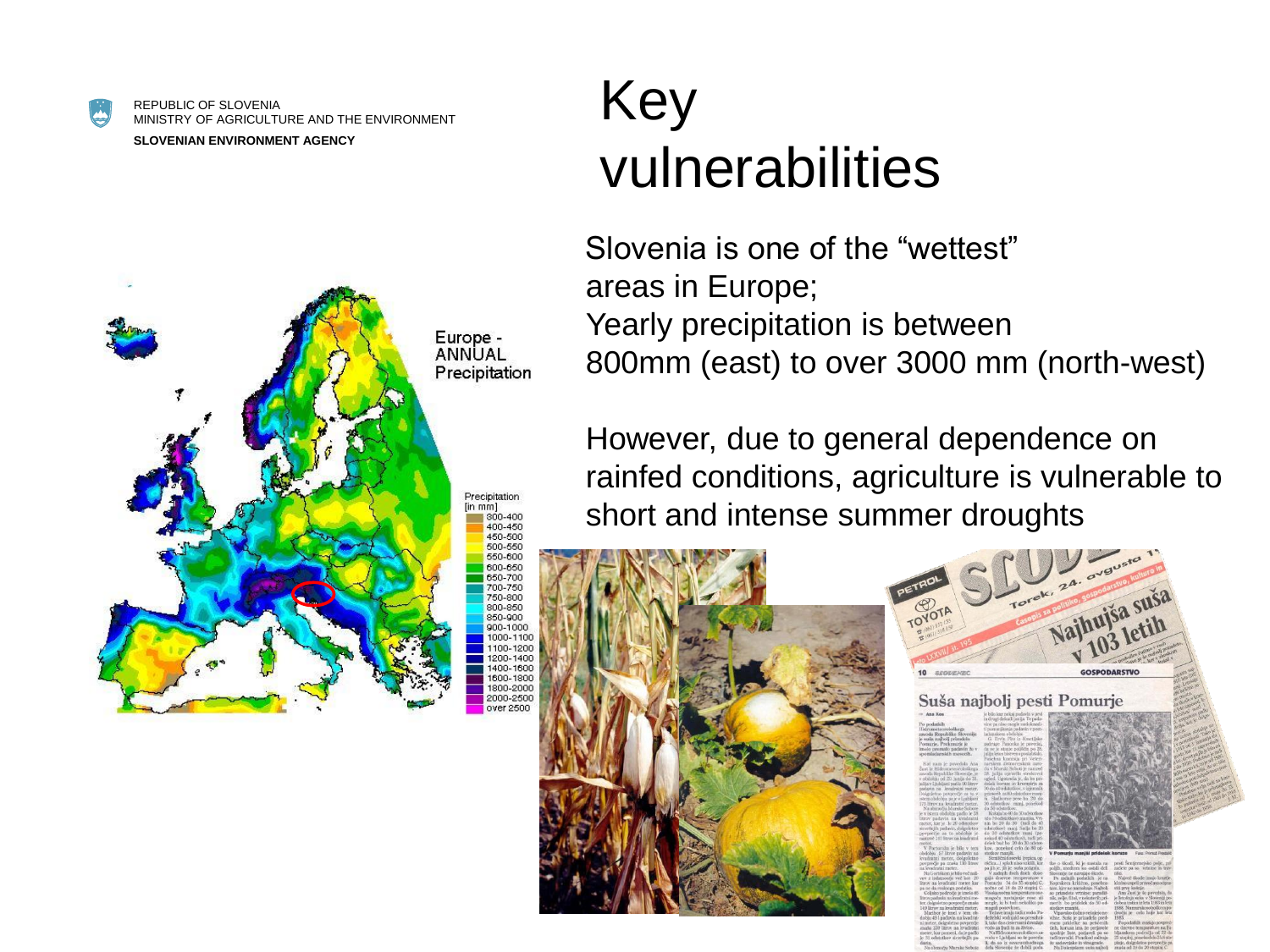**SLOVENIAN ENVIRONMENT AGENCY**

# Drought monitoring

Drought monitoring is targeted to soil water balance



*WinIsareg outputs:*

*Net irrigation requirement (NIR):* 

*Amount of water needed that plants don't experience water strees (prescribed moisture level).* 

- *Daily irrigation values*
- *Annual sums*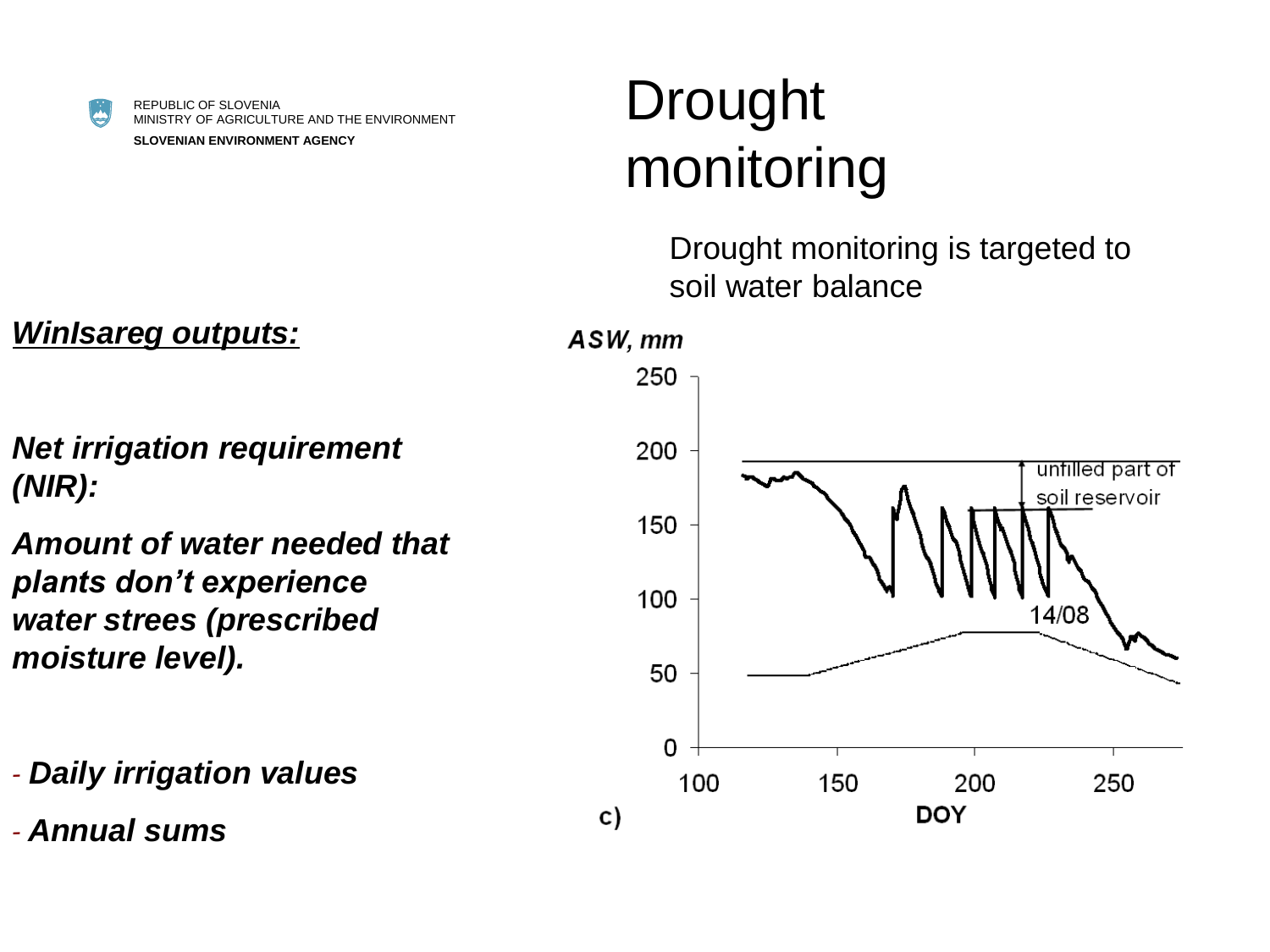REPUBLIC OF SLOVENIA MINISTRY OF AGRICULTURE AND THE ENVIRONMENT **SLOVENIAN ENVIRONMENT AGENCY**

## Drought impacts and mitigation

Drought imapcts are significant for agricultural sector; Socio-economic impacts are severe in areas and communities where agriculture is important source of income



#### **Mitigation**

Intervention bill (allocating funds from national budget which compensate not more than 30% of assessed damages).

Between 2000 and 2006: more than 250 M€ damages (cca 1% of slovene GDP) (in 2012 damages are expected between 100 and 150  $M\epsilon$ )

Compensations payed for droughts  $2000 - 2006$ : 85 M $\epsilon$ Investments in the same period: 3 M $\epsilon \rightarrow$  criticism of the Court of Audits